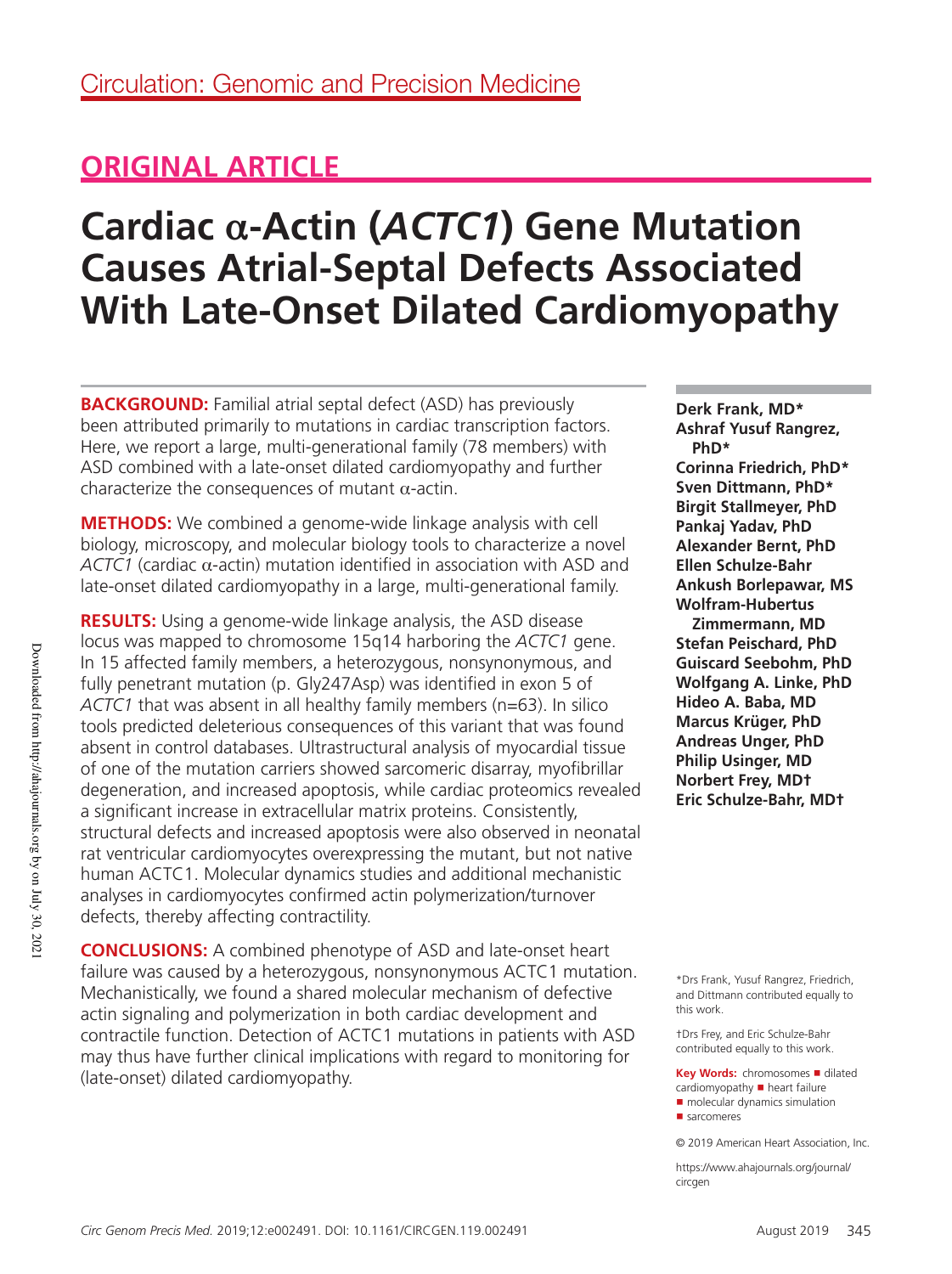trial septal defect (ASD) is the third most com-<br>mon congenital heart disease (CHD) with an<br>estimated incidence of 100 per 100000 live<br>births.<sup>1</sup> In the adult population of patients with CHD, trial septal defect (ASD) is the third most common congenital heart disease (CHD) with an estimated incidence of 100 per 100 000 live ≈25% have an ASD, which suggests that 0.4% of the entire adult population has an ASD compared with a patent foramen ovale which is prevalent in about 25% of adults.<sup>2</sup> ASD is commonly related to mutations in cardiac transcription factors involved in atrial septal formation (eg, *NKX2-5*, *GATA4*, and *TBX5*, <sup>3</sup> *TBX20,*<sup>4</sup> or *NOTCH1*<sup>5</sup> ). Most ASDs are sporadic without an identifiable cause and typically without autosomal dominant inheritance.<sup>1</sup> In addition, ASDs, in particular of the secundum type (ASD-II), are often seen nonisolated, that is, in genetic syndromes (such as Holt-Oram, Noonan, or Down syndrome). Here, we report on a very large multi-generation family with isolated ASD-II, and quite uncommonly, followed by late-onset heart failure in the setting of a dilated cardiomyopathy (DCM). After genome-wide linkage of the disease locus to microsatellite markers on chromosome 15q14, a nonsynonymous mutation in the *ACTC1* gene (p. Gly247Asp or: G247D) was identified as the cause for this combined, novel phenotype. Of note, a few heterozygous *ACTC1* gene mutations have earlier been described in isolated ASD-II<sup>6</sup>, recessive *ACTC1* mutations are unknown so far.

The  $ACTC1$  gene encodes cardiac  $\alpha$ -actin that together with regulatory proteins tropomyosin and 3 troponins (C, I, and T) forms the thin contractile filament, in turn connecting the myocellular Z-disc with the thick filament protein myosin. Actin is essential for a wide range of cell functions. Mice lacking *actc1* show embryonic or perinatal lethality and myofibrillar disarray.<sup>7</sup> In nonsyndromic, human DCM, *ACTC1* was the first causative gene described for autosomal dominant heart failure,<sup>8</sup> but to date, only a few mutations (mainly in subdomain 3) have been published (Table I in the Data Supplement). The majority of *ACTC1* mutations though have not been investigated for their functional consequence.

Given the importance of ACTC1 in the structural and functional integrity of cardiomyocytes, extending knowledge on mutant dysfunction as a cause of ASD, heart failure or CHD, per se, is of general interest and potentially of clinical importance. Through molecular and functional analysis, we found that G247D mutation causes loss of function phenotype that was characterized by a disturbed actin polymerization, increased apoptosis and sarcomeric disarray in both human samples and neonatal rat ventricular cardiomyocytes (NRVCMs), thereby causing detrimental effects on contractile function.

## **MATERIALS AND METHODS**

The authors declare that all supporting data are available either within the article (in the Data Supplement) or will be available on a request to the corresponding author. Detailed

information on the genotyping and variant classification, cardiac pathology and protein identification, characterization of mutant ACTC1 protein in rat cardiomyocytes and assays for viability, reporter gene and Rho G-LISA and molecular dynamics simulation as well as contractility measurements are provided in the Data Supplement.

The study was approved by an institutional review committee of the University of Münster (2012-174-f-N), and that the subjects gave informed consent. Details of the genetic analysis and whole/targeted genome sequencing are provided in the Data Supplement.

## **RESULTS**

## **An** *ACTC1* **(Cardiac α-Actin) Gene Mutation Causes Autosomal Dominant Atrial Septum Defect and Late-Onset DCM In 2 Families**

A large multi-generation family (>100 living family members; family identity number: 9999, Figure 1A) with an autosomal dominant inherited form of an ASD (secundum type: ASD-II) was recognized in the Northwestern parts of Germany. So far, out of 81 recruited family members with clinical evaluations, 78 members (15 affected, 63 unaffected) were available for genotyping (Figure 1A). All patients were retrospectively interrogated for cardiac surgery or interventions, signs of heart failure, arrhythmias, syncope or sudden cardiac death of relatives. In addition, a second, but small family (family identity number: 10179) with ASD and late-onset biventricular heart failure (only 2 of the affected family members were available for genotyping) originating from the same geographic area was also investigated. Clinical details of both families are listed in Table 1.

We first investigated DNA of both probands for mutations in other ASD genes (eg, *NKX2-5, GATA4, GATA6,* and *MYH6*) without identification of any causative mutation. Due to the large size of the ASD-II family, a genome-wide linkage study with 300 polymorphic microsatellite markers was performed that revealed significant linkage of the disease locus with a haplotype of markers between D15S231 (26.48 cM) and D15S118 (34.10 cM) on chromosome 15q13.3-15q14. Further haplotyping (D15S1007, 28.86 cM; D15S1040, 29.95 cM; D15S971, 32.71 cM) narrowed this region to a candidate region between D15S1040 and D15S971 (chr15:33310773-35085308) in which all affected family members shared the same marker haplotype. Further haplotyping (D15S1007, 28.86 cM; D15S1040, 29.95 cM; D15S971, 32.71 cM) narrowed this region to a candidate region (initially: 101 genes, 5.4 cM) between markers D15S1040 and D15S971 (chr15:33310773- 35085308) in which again all affected family members shared the same marker haplotype. Of note, the identical haplotype was identified in the second smaller family (family identity number: 10179) with ASD and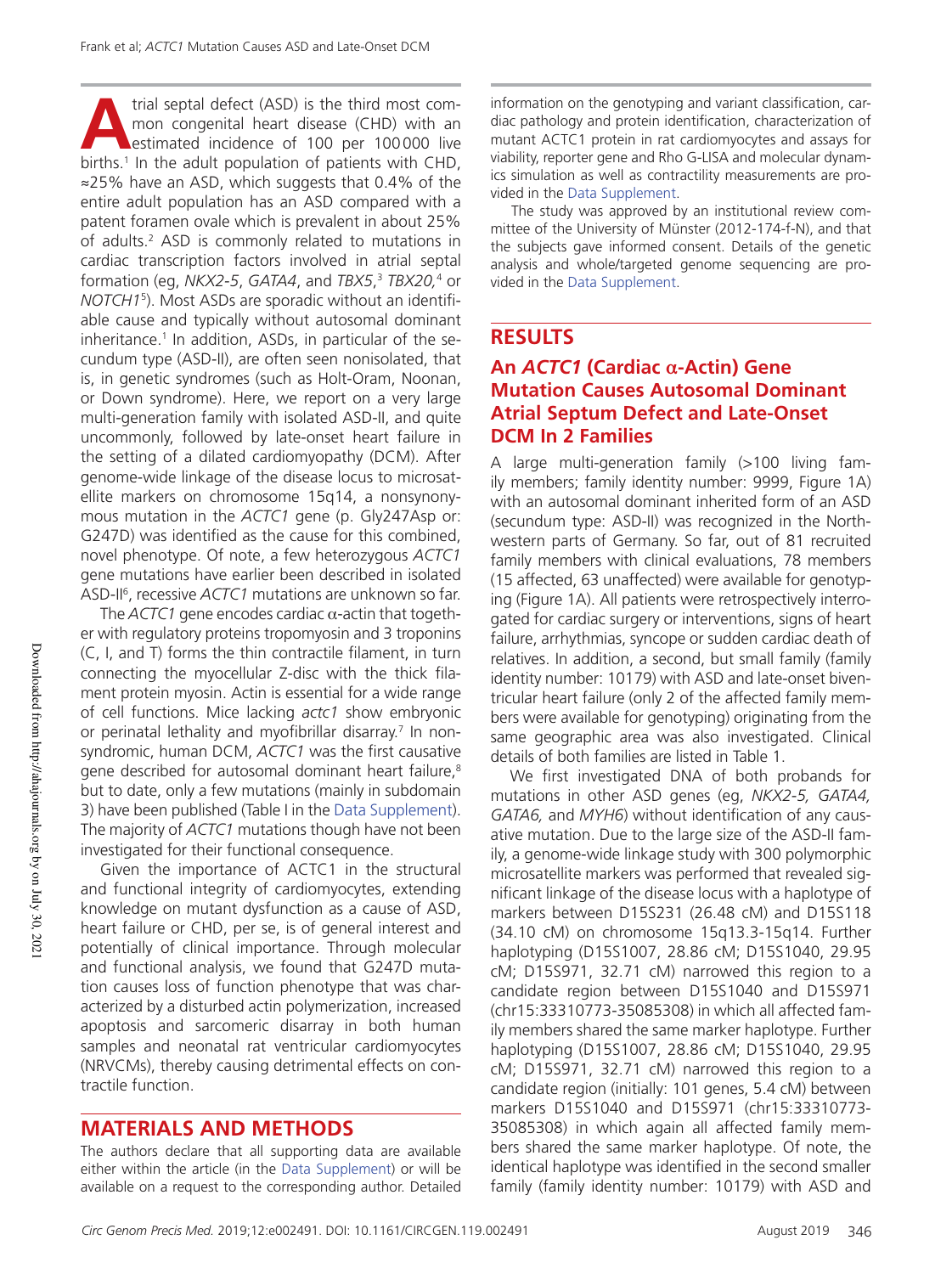

Downloaded from http://ahajournals.org by on July 30, 2021 Downloaded from http://ahajournals.org by on July 30, 2021

**Figure 1. Genome-wide linkage study in a large multi-generation family identified a nonsynonymous ACTC1 gene mutation (c. 740 G>A; p. Gly247Asp or G247D) as causative for autosomal dominant atrial septal defect (ASD) and late-onset heart failure.**

**A**, Pedigrees of the German family. Men are denoted by squares and women by circles. Solid symbols indicate clinically affected individuals and crossed symbols denote deceased patients. **B**, In exon 5 of *ACTC1* (chr. 15q14), a heterozygous single nucleotide exchange was identified in exon 5 (c.740G>A) only in affected family members and in another German family with the identical phenotype (not shown). **C**, Orthologous (**left**) and paralogous (**right**) alignments around the mutant ACTC1 residue. The glycine at residue 247 (bold) is highly conserved and invariant between species (**C**, **left**), but also among all related human actins (**C**, **right**).

late-onset biventricular heart failure. The candidate region contains nearly 1.8 Mb of sequence and 22 genes according to the NCBI Map Viewer (https://www. ncbi.nlm.nih.gov/projects/mapview; Table II in the Data Supplement). Apart from this locus with the 2-point lod score of 7.99 (?=0, not shown), no other chromosomal loci showed significant linkage (ie, lod score >3.0, *P* value ≤0.001) with the disease phenotype. To identify the disease-causing mutation, whole-exome sequencing on proband (9999\_536) was performed. A total of 45 378 exonic or splice region variants were

called (41 109 SNPs and 4269 INDELs), and 47 variants were located under the linkage peak region on chromosome 15. Next, we focused on novel or relatively rare (MAF in ExAC <0.1%) variants predicted to alter the amino acid sequence and identified a heterozygous single nucleotide variant in the cardiac  $\alpha$ -actin gene *ACTC1* (NM\_005159.4: c. 740G>A, exon 5) leading to a predicted amino acid substitution (p. Gly247Asp; Figure 1B) as the only remaining variant. This nucleotide exchange was confirmed by Sanger sequencing of two independent polymerase chain reaction products.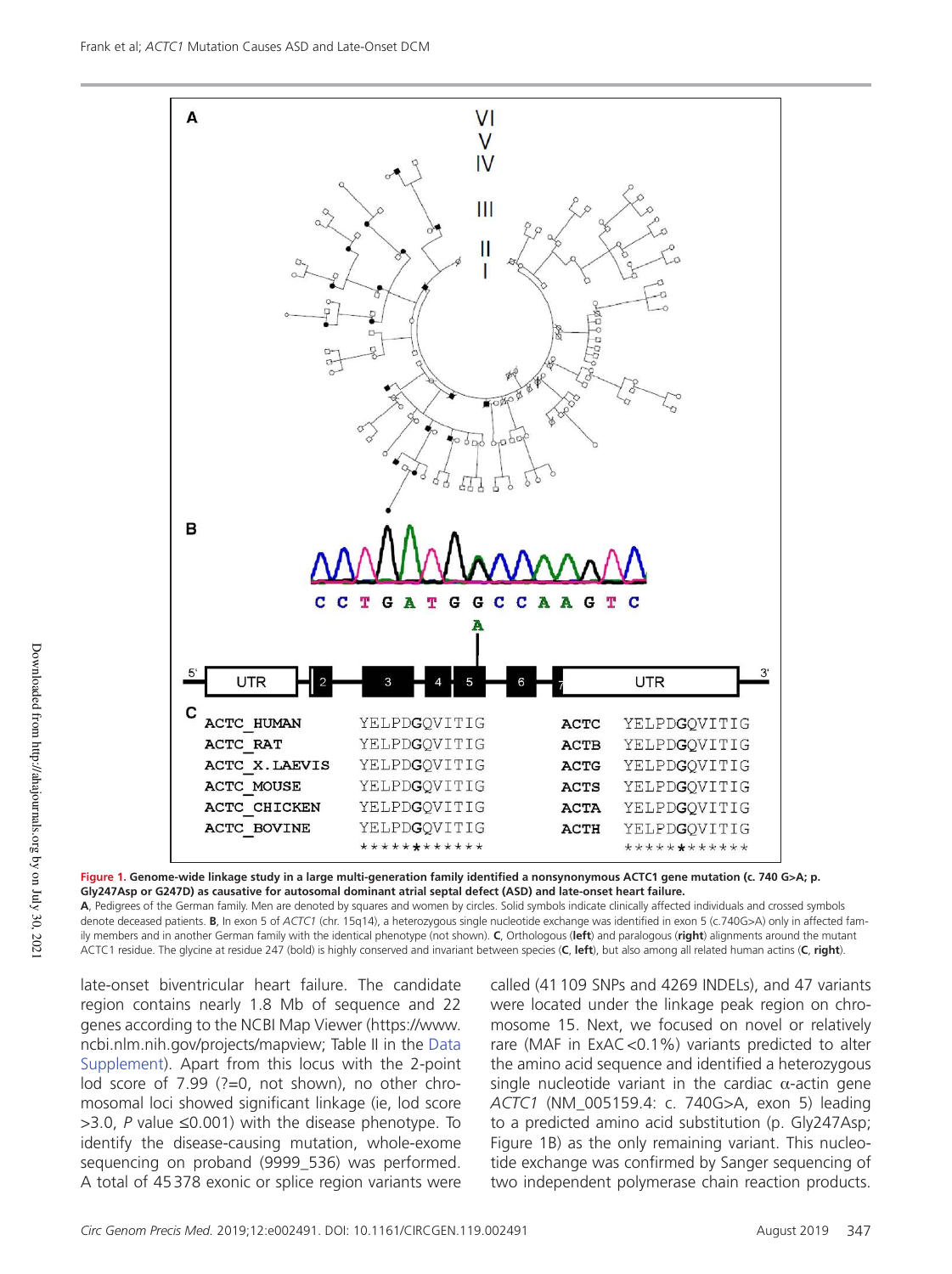| ID       | Age | <b>ASD</b>                 | <b>ASD Closure,</b><br>age | <b>Heart Failure</b><br><b>NYHA Class</b> | <b>Heart</b><br>Transplantation,<br>age | Cardiomyopathy | <b>Other Disease</b>            |
|----------|-----|----------------------------|----------------------------|-------------------------------------------|-----------------------------------------|----------------|---------------------------------|
| 9999-0   | 9   | Yes                        | 3y                         |                                           |                                         |                |                                 |
| 9999-545 | 49  | Yes                        | 17 <sub>y</sub>            | $\parallel$                               |                                         | DCM, LVNC      |                                 |
| 9999-548 | 29  | Yes                        | 7y                         |                                           |                                         |                |                                 |
| 9999-526 | 66  | Yes                        | 34 y                       | ${\sf IV}$                                | 49 y                                    | <b>DCM</b>     |                                 |
| 9999-536 | 58  | Yes                        | 27y                        | $  -   $                                  |                                         | <b>DCM</b>     | SND, AFLA, ATFB                 |
| 9999-524 | 31  | Yes                        | 4y                         | $\parallel$                               |                                         |                | Dextrocardia                    |
| 9999-559 | 33  | Yes                        | 4y                         | T                                         |                                         |                |                                 |
| 9999-537 | 47  | Yes                        | 33 y                       | $\parallel$                               |                                         |                | ATFB, AFLA                      |
| 9999-557 | 63  | Yes                        | 27y                        | ${\sf IV}$                                | (none; died at 63 y)                    | <b>DCM</b>     | ATFB                            |
| 9999-555 | 48  | Yes                        | 6 y                        |                                           |                                         |                |                                 |
| 9999-539 | 70  | Yes                        | Unknown                    | $\mathsf{I}\mathsf{V}$                    | 55 y                                    | <b>DCM</b>     |                                 |
| 9999-580 | 63  | <b>No</b>                  |                            | $\mathbb{H}$                              |                                         | <b>DCM</b>     | <b>ATFB</b>                     |
| 9999-583 | 80  | Yes                        | Unknown                    | $\vert\vert$                              |                                         |                |                                 |
| 9999-551 | 68  | Yes (PFO)                  | 36 y                       |                                           |                                         |                |                                 |
| 9999-550 | 51  | Yes (PFO)                  | <b>No</b>                  |                                           |                                         |                | $AVB-Io$                        |
| 10179-1  | 79  | Yes                        | 53 y                       | $\mathbf{III}$                            |                                         | DCM (LV+RV)    | Two brothers with<br>closed ASD |
| 10179-3  | 54  | Affected by<br>hear saying | Unknown                    | unknown                                   |                                         |                |                                 |

**Table. Clinical Profile of Heterozygous** *ACTC1* **Mutation Carriers for p. Gly247Asp**

AFLA indicates atrial flutter; ASD, atrial septal defect; ATFB, atrial fibrillation; AVB, atrioventricular blockade; DCM, dilated cardiomyopathy; ID, identifier; LV, left ventricle; LVNC, left ventricular noncompaction; NYHA, New York Heart Association functional classification; PFO, patent foramen ovale; RV, right ventricle; and SND, sinus node dysfunction.

In large control databases (gnomAD) and in the Human Gene Mutation Database, this single nucleotide variant was absent. The glycine residue 247 in human ACTC1 is highly conserved between species (including Baker's yeast) and present in all 6 human actin paralogues (Figure 1C). The smallest amino acid residue glycine was substituted by the larger aspartic acid and also introduced a negative charge into ACTC1. In VarCards, 20 out of 22 in silico algorithms predicted this variant to be deleterious (damaging score: 0.91)

The mutation was present in 15 affected (absent in 23 unaffected) members of the large and in 2 members of the second smaller family. The clinical phenotype was consistent with a congenital ASD-II (present in 14 mutation carriers; not in 2 with patent foramen ovale and in one with a normal septum) and progressive heart failure in the setting of DCM; the latter started typically in the fourth to fifth decade (7 mutation carriers were affected) and resulted in sudden cardiac death in one female (at the age of 63 years) and 2 heart transplantations (males, at the age of 51 and 55 years). Four of the mutation carriers developed atrial arrhythmias (flutter and fibrillation) at younger age, after ASD closure (Table 1).

We additionally performed targeted exome sequencing encompassing 49 cardiomyopathy genes on 3 other affected family members (9999\_545, 9999\_526, and 10179\_1). In all family members, the known presence of the identified *ACTC1* mutation was confirmed, and no other cardiomyopathy mutation was detected excluding the possibility of other mutation causing the observed disease phenotype. Taken together, carriers of the p. Gly247Asp *ACTC1* mutation predominantly exhibit a congenital ASD-II (88%) with a subset developing DCM with progressive heart failure at middle age.

#### **Immunostaining of Cardiac Tissue and Ultrastructural Analysis From an** *ACTC1* **Mutation Carrier (p. G247D) Shows Increased Apoptosis and Myofibrillar Disarray**

We obtained a cardiac sample of an explanted heart (due to terminal heart failure) from an affected *ACTC1* mutation carrier family member at the age of 49 years. Immunostaining results for cardiac α-actinin and terminal deoxynucleotidyl transferase dUTP nick end labeling (TUNEL) assays were compared with a sample form of a healthy, nontransplanted donor heart, and from an explanted DCM heart during terminal heart failure (47 years, male). In presence of the *ACTC1* mutation, the Z-bands (visible through staining of  $\alpha$ -actinin) showed a structural disarray in contrast to the unaffected cardiac control tissue sample and to the DCM sample (Figure 2A).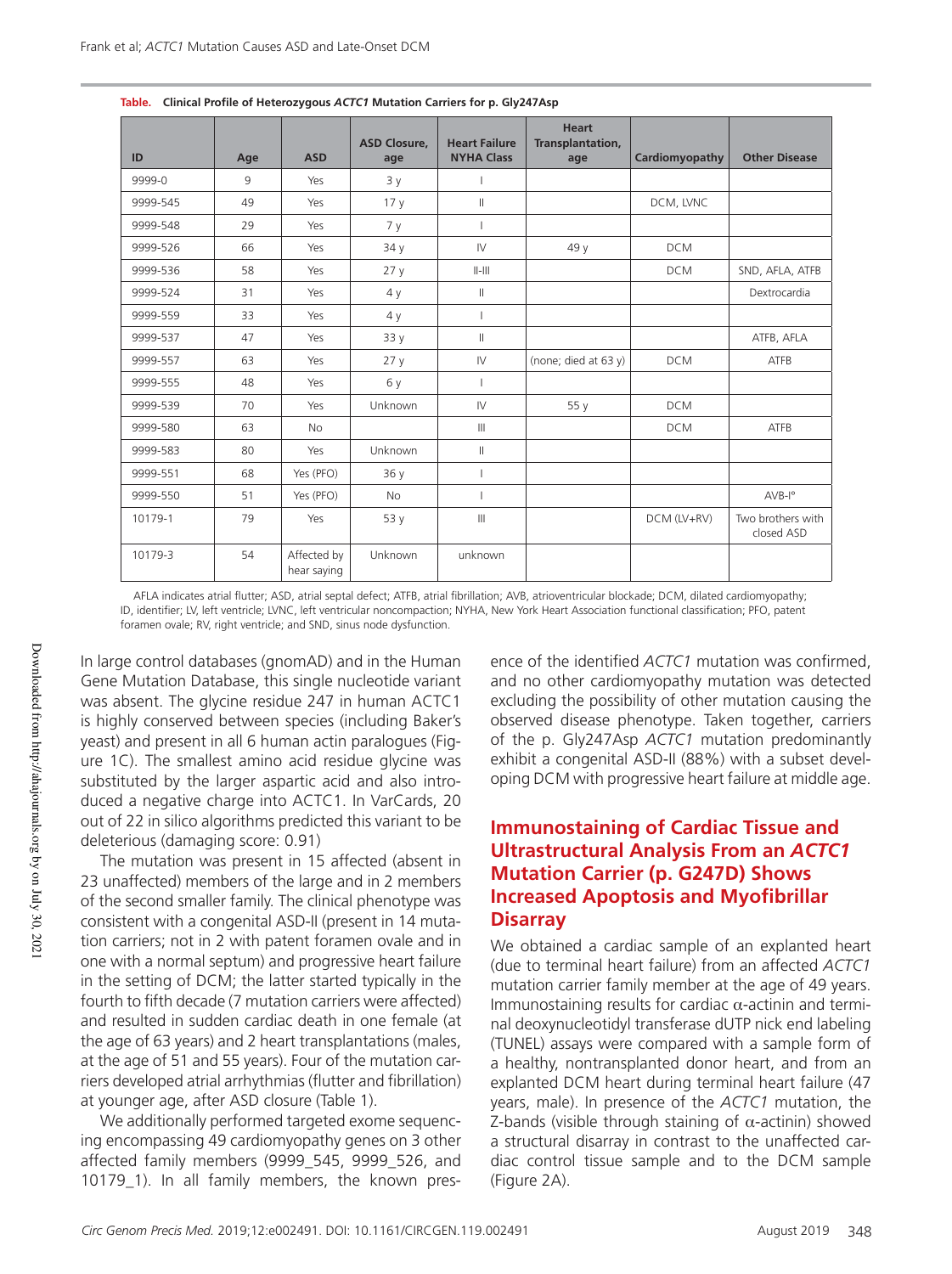

#### **Figure 2. Characterization of cardiac tissue from an ACTC1 mutation carrier.**

**A**, Immunohistochemistry was performed in cardiac tissue sections from a healthy control (nontransplant heart), from an ACTC1-G247D mutation carrier (explanted heart), and from a dilated cardiomyopathy (DCM) donor (explanted heart). Images show α-actinin antibody-staining in red. Stained Z-bands show an ordered structure in cardiac tissue from a healthy control (**left**, nontransplanted heart) and from a DCM tissue (**right**), whereas structure in tissue of an ACTC1-G247D mutation carrier (**middle**) was disarrayed. Magnification: for control and G247D 630× (scale bar: 10 μm), for DCM 250× (scale bar: 20 μm). (*Continued* )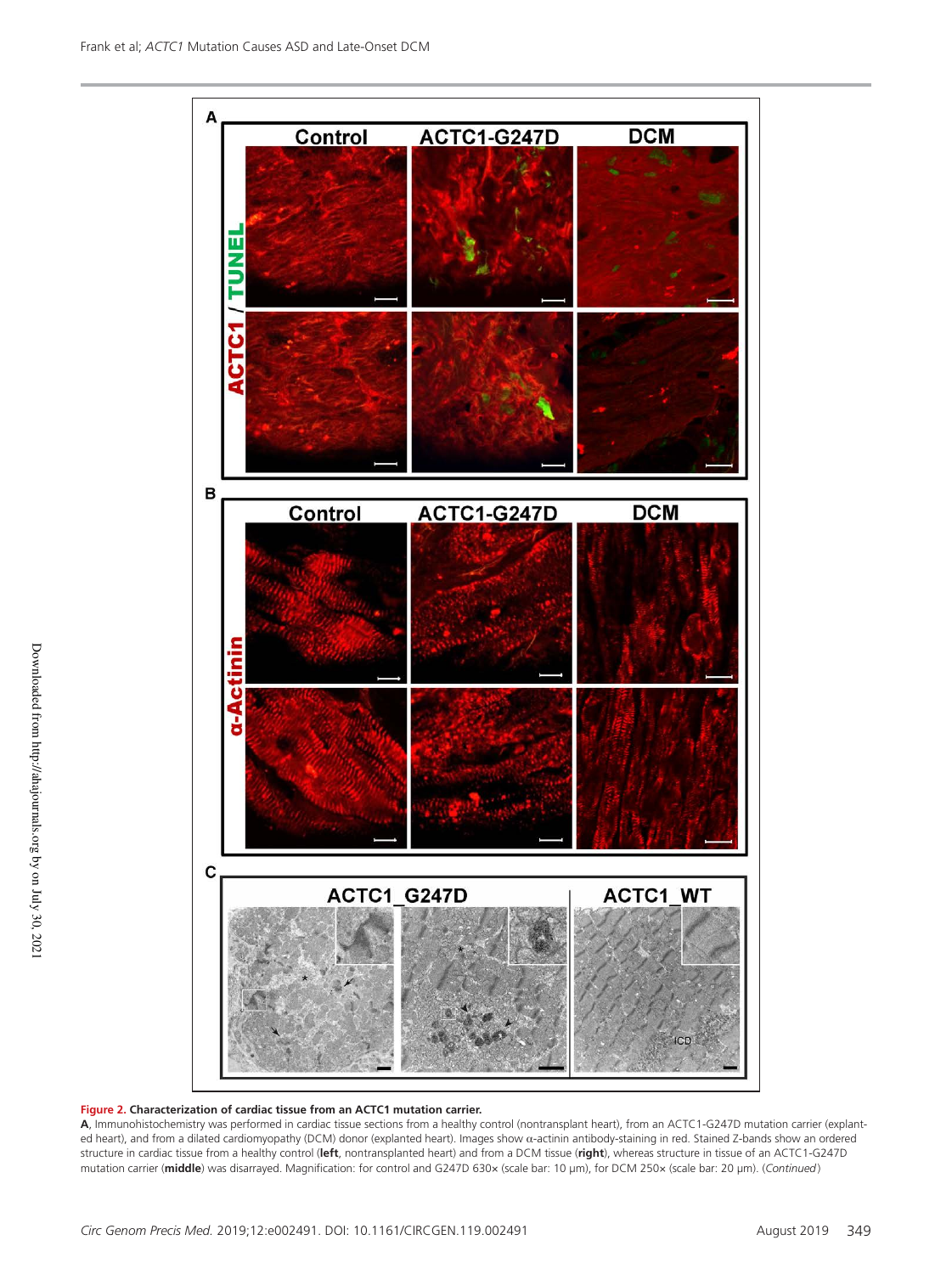Figure 2 Continued. B, Images show ACTC1 antibody-staining in red and apoptotic cells in green. Red staining was induced by a specific antibody, greenlabeling of apoptotic cells was performed by the use of fluorescein-dUTP for detection of DNA-strand breaks via TUNEL-reaction. Magnification: 630×, Scale bar: 10 μm. **C**, Ultrastructural analysis of the explant of mutant ACTC1 (ACTC1\_G247D) patient heart. Typical structural anomalies in the patient muscles showing wavy and streaming Z-discs (arrows, inset), autophagic vacuoles and the progressive stages of myofibrillar degeneration (asterisks) including disassembled Z-discs, loss of myofibril orientation, and enlarged, accumulated mitochondria (arrowheads, inset). Complete dissolution of the Z-disc structure and sarcomeric deterioration are culminating in complete myofibril degeneration. Control cardiac sample showed normal myofibrillar organization. Scale bar: 2 µm. ICD indicates intercalated disc; TUNEL, terminal deoxynucleotidyl transferase dUTP nick end labeling; and WT, wild-type.

In addition, a TUNEL assay for the identification of apoptotic areas showed an increased number of apoptotic cells in cardiac tissue of the *ACTC1* mutation carrier, but not in control tissue (Figure 2B). Of note, also in the cardiac tissue from the DCM heart apoptosis could also be detected but with a lower degree than in the ACTC1 mutant tissue.

We next performed ultrastructural analysis of cardiac tissue from the nontransplanted and from the mutant ACTC1 hearts using electron microscopy. Consistent with the immunofluorescence data, we observed typical structural anomalies in the patient cardiac muscles showing sarcomeric degeneration with wavy and streaming Z-discs (arrows, inset), autophagic vacuoles, and the progressive stages of myofibrillar degeneration (asterisks) including disassembled Z-discs, loss of myofibrillar orientation, and enlarged, accumulated mitochondria (arrowheads, inset; Figure 2C). Furthermore, complete dissolution of the Z-disc structure and sarcomeric deterioration culminated in complete myofibril degeneration compared with the control human heart sample (Figure 2C).

Additionally, we performed mass spectrometry with ultrasensitive protein detection and quantitation using label-free tagging to compare the protein profiles of the *ACTC1* mutation carrier and the 2 control samples. In total, 2617 proteins were identified at a false-discovery rate of <1% at the peptide and protein levels. Proteins that were not detectable in both, controls or the patient sample, were excluded from further analysis; a total of 1140 proteins remained for comparison (44% of all proteins). Notably, we identified a peptide representing the mutant ACTC1 by mass spectrometric analysis (Figure IA in the Data Supplement), but there was no difference in ACTC1 protein levels between the patient and 2 control samples. A scatter plot based on label-free protein intensities showed the varying protein intensities between the controls and mutant ACTC1 cardiac sample but not between the 2 control samples that appeared quite homogeneous (Figure IB and IC in the Data Supplement). Using a cutoff fold-change >2, we found 238 upregulated proteins (eg, several collagens, fibulin, tenascin, and elastin), whereas, 199 proteins were downregulated (eg, mitochondrial respiratory chain complex I, enzymes of the TCA cycle and fatty acid pathway, Table III). This clearly indicated severe remodeling of the extracellular matrix, fibrosis, and a reduced energy production in the ACTC1 mutant sample. Of note, we also found several sarcomeric proteins (eg, myosin

light chain 7, MYL4, cysteine and glycine-rich protein 1, and Filamin A) with an enhanced protein detection (and thus potentially compensatory function) in the ACTC1 mutant sample.

## **Mutant ACTC1 Protein Causes Increased Apoptosis and Myofibrillar Disarray in NRVCMs**

We generated adenovirus constructs for overexpression of the native (wild-type; ACTC1\_WT) and mutant (ACTC1\_G247D) human ACTC1 protein in NRVCMs (Figure IIA and IIB in the Data Supplement) to study cellular and functional effects in vitro. When overexpressed, ACTC1\_G247D in NRVCMs showed a severe change in cell morphology, size, and sarcomeric structure (Figure 3A) when compared with the control cells (LacZ) or cells overexpressing ACTC1\_WT. The cell surface area was significantly reduced in ACTC1\_G247D overexpressing cells  $(341\pm136 \mu m^2; n>1000)$  when compared with nonoverexpressing cells (LacZ; 489±206 µm<sup>2</sup> ; n>1000) or cell overexpressing native ACTC1 (ACTC1\_WT; [440±195 µm<sup>2</sup> ; n>1000; *P*<0.001; Figure 3B). Moreover, the induction of expression of 2 fetal genes, *NPPA* and *NPPB,* after overexpression of native ACTC1 (ACTC1\_WT) was absent in the presence of mutant protein (ACTC1\_G247D; Figure IIC in the Data Supplement).

Similarly, as seen in immunohistochemistry of the human samples, NRVCMs overexpressing ACTC1\_ G247D showed an increased cell death as observed by increased TUNEL (Figure 3C) and propidium iodide (Figure 3D) positive cardiomyocytes, compared with the native ACTC1 or control (LacZ) cells. Increased apoptosis was further evident from increased ratios of (cleaved caspase 3)/(total caspase 3) in cells expressing mutant ACTC1\_G247D (Figure 3E and 3F). Interestingly though, ratio of (cleaved caspase 12)/ (total caspase 12), which is responsible for ER-stress inducible apoptosis was significantly reduced due to ACTC1\_G247D expression (Figure IID and IIE in the Data Supplement). Moreover, MTT assay demonstrated reduced cell viability in presence of mutant ACTC1 in NRVCMs (Figure 3G).

Taken together, NRVCM overexpressing mutant ACTC1 exhibited increased apoptosis via activation of caspase 3, attenuated cell proliferation, and sarcomeric defects indicating that the similar effects observed in human patient biopsies are indeed due to ACTC1\_ G247D mutation.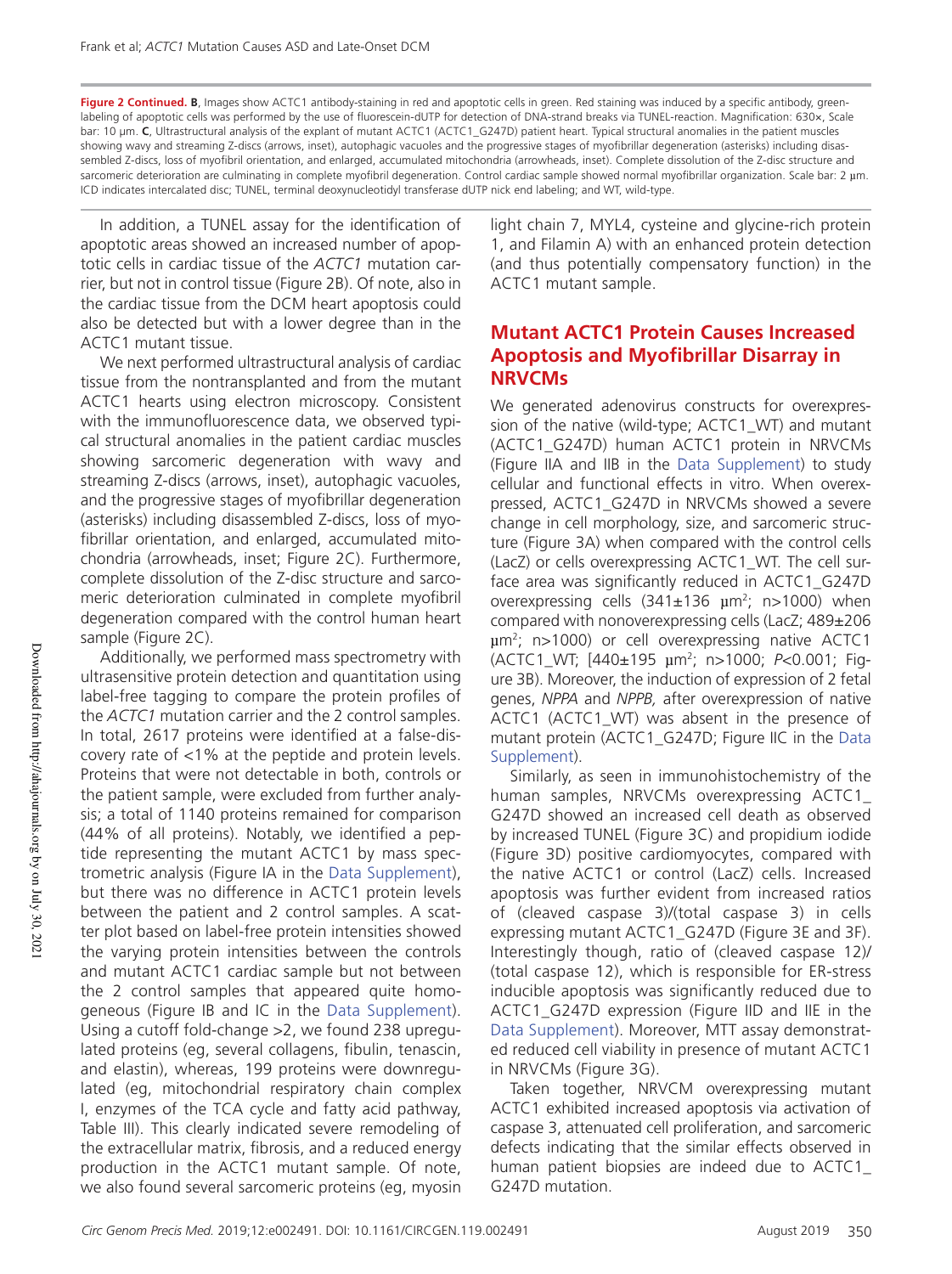

#### **Figure 3. Effects of overexpressed ACTC1 on neonatal rat ventricular cardiomyocytes (NRVCMs).**

**A**, Adenovirus-mediated overexpression of native ACTC1 (ACTC1\_WT), mutant ACTC1 (ACTC1\_G247D), and control (LacZ). α-actinin antibody-staining (in red). In ACTC1\_WT and control (LacZ) overexpressing CM, ordered sarcomere structure, whereas obvious disturbance in presence of overexpressed ACTC1\_G247D are observed (scale bar: 50 µm). Respective zoom-in and zoom-out images are shown in **lower** part. **B**, Representative images of cardiomyocytes transfected with LacZ as a control, wild-type or G247D mutant ACTC1, and respective cell surface area shown in a bar graph clearly suggests that G247D mutant reduced cell size in cardiomyocytes. n>1000 cells/group, from 3 independent coverslips. **C**, TUNEL assay for the detection of apoptosis (green); nuclei are counterstained by DAPI (blue) indicates substantial increase in TUNEL positive cells in NRVCM overexpressing mutant ACTC1 compared with the assay in control (LacZ) or in the presence of native ACTC1, but positive TUNEL assay. Adjacent bar graph shows that the TUNEL positive cells were ≈3.6% (LacZ), ≈4.0% (ACTC1\_WT), and ≈7.4% (ACTC1\_G247D), respectively (*P*=0.008). **D**, Propidium iodide (PI, red) and nuclear staining (DAPI, blue) of NRVCMs to detect cellular apoptosis and its quantification shown in adjacent bar graph further confirm the increased apoptosis in NRVCMs expressing ACTC1\_G247D. **E**, Immunoblot for Caspase 3 (Casp3) and its cleaved product (Cl. Casp3). Tubulin is shown as an endogenous loading control. **F**, Relative densitometry quantification of the ratio of caspase 3/cleaved caspase 3 from (**E**) revealing increased cleaved caspase 3 levels in NRVCMs expressing G247D ACTC1. n=3/group. **G**, Bar graph indicating significantly reduced cell viability in NRVCMs overexpressing the G247D mutant, as determined by MTT assay. n=15/group. Data are presented as the means±SD. Statistical analyses were performed using one-way ANOVA followed by Kruskal-Wallis post hoc test (**B**) or 2-tailed Student *t* test (**C**–**G**). \**P*<0.05, \*\**P*<0.01, and \*\*\**P*<0.001. All the experiments are repeated 2 to 3 times. TUNEL indicates terminal deoxynucleotidyl transferase dUTP nick end labeling; and WT, wild-type.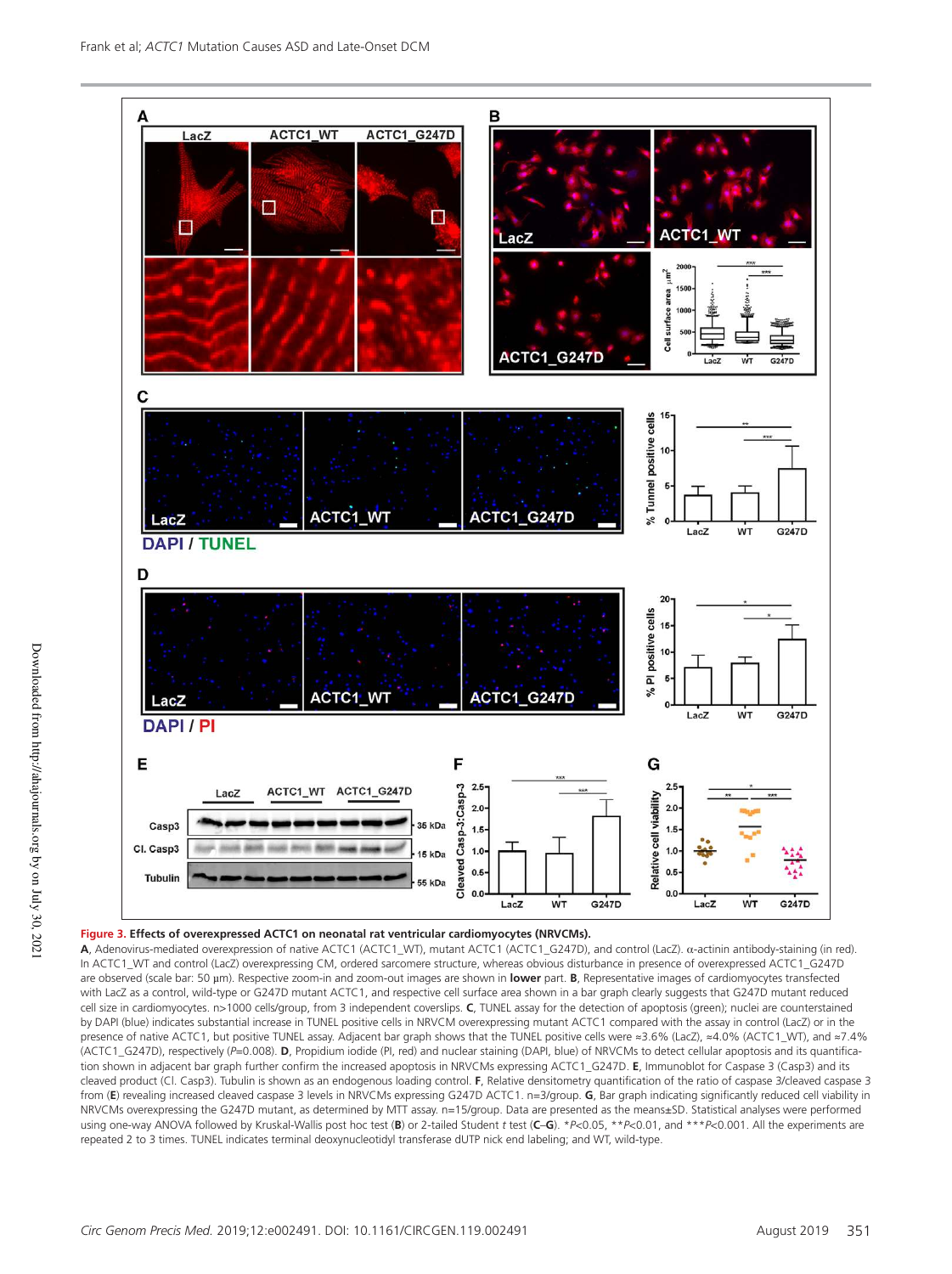## **Molecular Dynamics Simulation Studies Reveal Structural and Polymerization Defects in Mutant ACTC1**

On the pathogenicity prediction scores of in silico tools, the G247D mutation was designated as highly deleterious and functionally significant. The exchange of the nonpolar, neutral glycine by an acidic polar, negatively charged aspartic acid at residue 247 is likely to affect hydrophobic interactions and folding pattern of the ACTC1 protein. It is well known that during folding of the polypeptide chain, the amino acids with a polar (hydrophilic) side chains are found on the surface of the molecule, while amino acids with nonpolar (hydrophobic) side chains are buried in the interior.

Homology modeling using the SWISS-MODEL workspace<sup>9</sup> and the PyMol tool<sup>10</sup> was performed to determine the structural changes of ACTC1\_G247D. Superimposed structures of native and mutant ACTC1 (Figure IIIA in the Data Supplement upper and lower panels) suggest that the drift from hydrophobic to hydrophilic properties are likely to increase the solvent accessible surface area (SASA; calculated SASA for ACTC1\_WT is 16484.396 versus 16631.533 for ACTC1\_G247D), also predictably affecting the hydrogen bonding and protein folding. Measured distances between the neighboring



#### **Figure 4. Structural modeling of mutant ACTC1\_G247D.**

**A**, Mutant actin (ACTC1\_G247D) affects electrostatic interactions in neighboring residues as being marked with yellow, dotted lines, and noted below the image. **B**, Actin trimer (AC1-3) **left**, generated from mutant ACTC1; the area harboring the mutant residue 247 is highlighted (**right**) and clearly shows that the mutant residue lies in close proximity of the point of interaction between adjacent chains. WT indicates wild-type.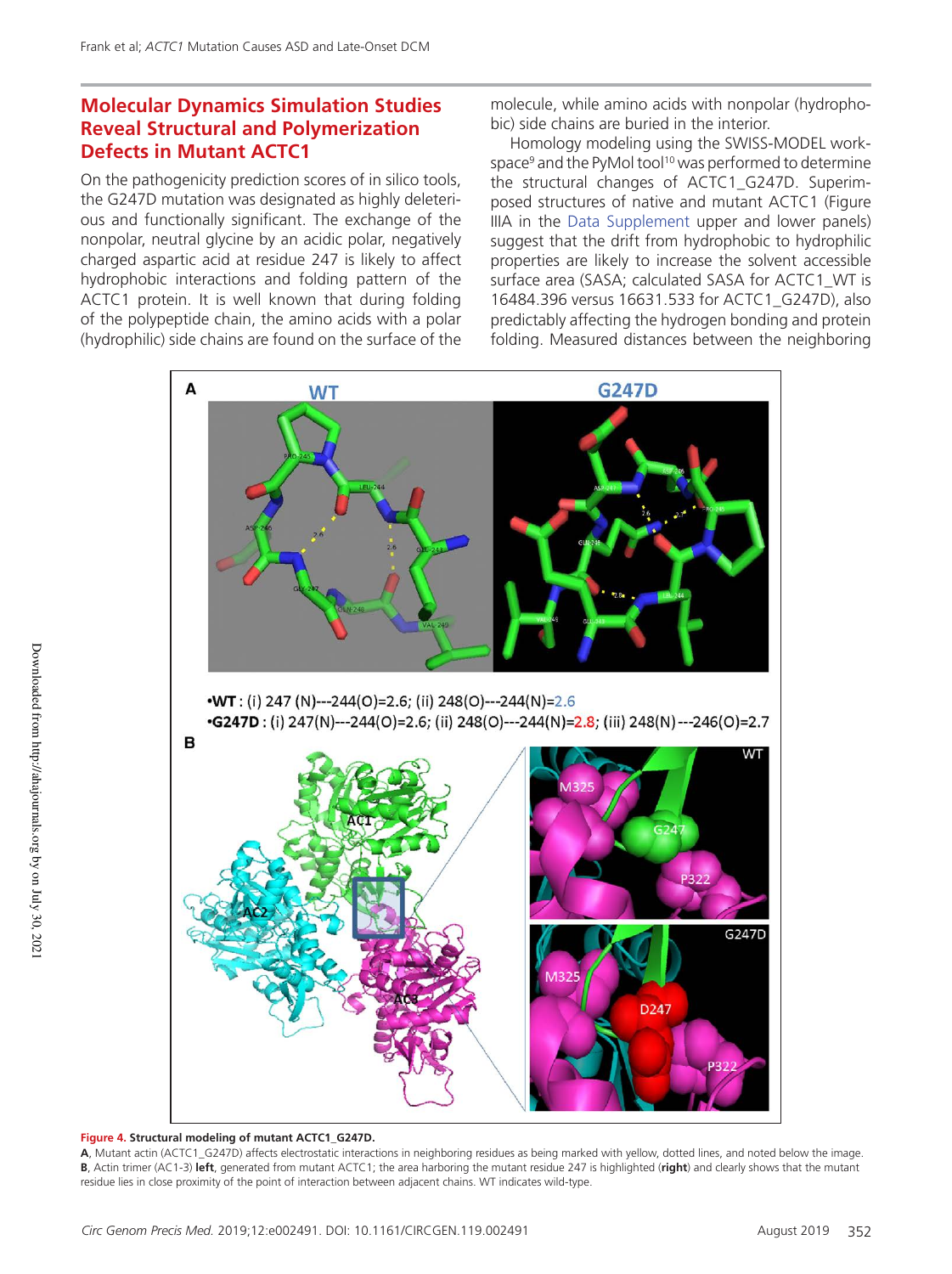residues within the range of 4 Å from the mutational point exactly supported this (native protein, ACTC1\_WT: distance between G247>L244 and L244>Q248 were calculated as 2.6 Å; in ACTC1\_G247D: L244>Q248 2.8 Å). In addition, Q248 made a new steric contact with D246 (maintained at distance of 2.7 Å; Figure 4A).

Of note, we predicted the polymeric structure of ACTC1 by actin polymerization simulation using a recently proposed Holmes 2010 F-actin model<sup>11</sup> to know whether ACTC1\_G247D in silico affects actin polymerization. The mutant residue G247D is located at the interface between 2 monomeric ACTC1 units (chain 1 and 3; Figure 4B), suggesting possible polymerization defects due to the substitution. In contrast, molecular dynamics studies revealed no obvious structural changes between actin-myosin interaction sites as the substitution is distant from the site of interaction (Figure IIIB in the Data Supplement). Further detailed results obtained from molecular dynamics simulations can be read as expanded results in the Data Supplement.

Altogether, molecular dynamics analysis data predicted altered allosteric interactions, reduced protein stability due to increased SASA and due to reduced hydrogen-bond formation efficiency, and subsequently a potential polymerization defect in mutant ACTC1\_G247D.

## **Mutant Human ACTC1\_G247D Decreases Myocellular Contractility in Adult Rat Ventricular Cardiomyocytes**

Due to the illustrated defects in actin polymerization in human tissue samples and in myocellular expression models (Figures 2 and 3, respectively), we determined the effect of mutant actin on contractility of adult rat ventricular cardiomyocytes overexpressing either native or mutant actin. Treated adult rat ventricular cardiomyocytes were put on glass coverslips to measure cell shortening in response to electrical stimulation of 2.0 Hz. The cell shortening was ≈20% lower in cardiomyocytes infected with mutant ACTC1\_G247D (Table IV in the Data Supplement). In addition, other parameters of contraction or relaxation were impaired in NRVCM overexpressing mutant ACTC1\_G247D, for example, an increased timeto-peak contraction or reduced rate of contraction, or, a reduced rate of relaxation and prolonged time to peak relaxation (Figure 5A; Table IV in the Data Supplement).

Finally, we investigated the dynamic behavior of mutant ACTC1 in comparison with native protein using fluorescence recovery after photobleaching. Respective GFP-tagged proteins were expressed in NRVCMs using adenoviral transduction. Immunofluorescence microscopy data indicated no severe difference in the localization of either of the overexpressed proteins. However, diffused sarcomeres were still visible with G247D mutant (Figure 5B). Fluorescence recovery after photobleaching analysis revealed dramatic reduction in the recovery of G247D mutant ACTC1 protein after photobleaching compared with the wild-type counterpart (Figure 5C). Over 50% of the wild-type protein was recovered in 40 to 45 minutes; however, even after 80 minutes of measurements, <40% of the G247D mutant protein was recovered (Figure 5C).

Taken together, these results were suggestive of strong actin turnover defects, severely dysfunctional cell contractility in adult rat ventricular cardiomyocytes overexpressing mutant α-actin, and thereby, an impairment of essential myocellular function.

## **DISCUSSION**

Familial (nonsporadic) forms of CHDs are rare but are more likely to be of genetic origin. However, even in familial forms of CHDs a genetic cause may remain elusive in 50% to 70% cases after whole-genome sequencing.12 This is evidently related to (1) incomplete disease understanding and phenocopies, (2) small CHD families are insufficient for phenotype cosegregation studies of the multiple variants obtained after parallel gene analyses, and (3) from the lack of comprehensive functional analyses of mutant gene variants. ASDs are the third most common type of CHD (estimated incidence: 100 per 100 000 live births) and occur mostly sporadic; it accounts for 7% to 10% of CHD in children but for 25% to 30% of CHD in adult populations.<sup>1</sup> Familial ASD cases are mainly related to mutations in cardiac transcription factors, for example, *NKX2-5*, *GATA4*, and *TBX5.* In a recent case-control study, the ASD phenotype was linked to a marker region on chromosome 4p16 that apparently significantly (9%) contribute to the population-attributable risk of ASD.<sup>13</sup> Here, we describe one of the largest families described so far with autosomal dominant ASD and identified a nonsynonymous mutation in the *ACTC1* gene (encoding the cardiac  $α$ -actin). Using a comprehensive investigation including a human cardiac sample, cellular, molecular, and insilico analyses of mutant ACTC1, we demonstrated that this novel mutation led to severe sarcomeric disarray and impaired myocellular contractility due to increased apoptosis and significant alterations in SRF signaling. As a unique feature, *ACTC1* mutation carriers also developed significant and terminal heart failure in the fifth decade indicating an important role of the cardiac  $\alpha$ -actin in both, development of the atrial septum and left ventricular function.

## **Phenotypic Manifestations of Cardiac α-Actin (***ACTC1***) Gene Mutations**

So far, inherited forms of ASD mainly resulted from loss-of-function mutations of cardiac transcription fac-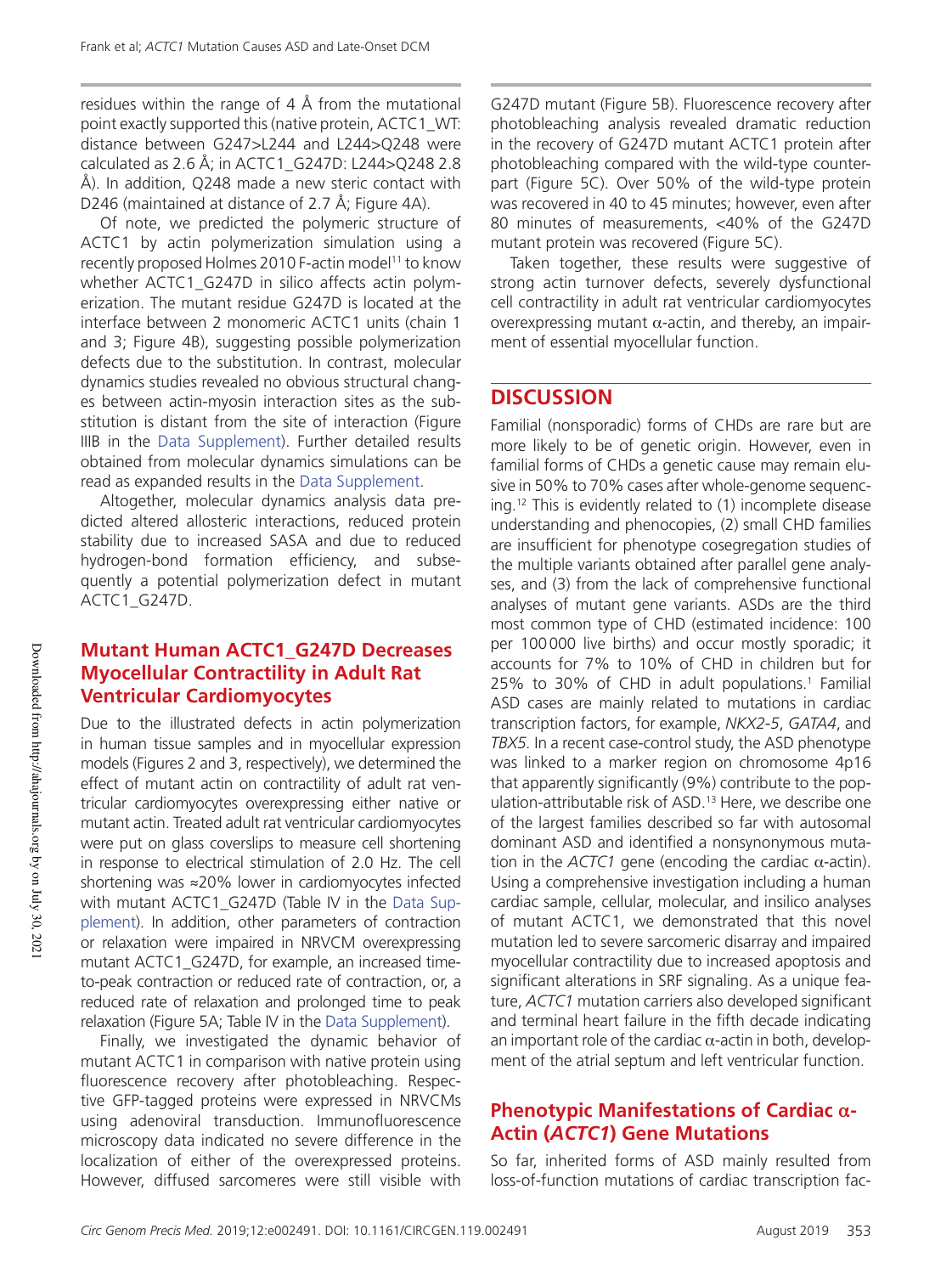

**Figure 5. Mechanical properties of native (ACTC1\_WT) or mutant (ACTC1\_G247D) human a-actin overexpressed in adult rat ventricular CMs. A**, Representative recording of cell shortening in response to electrical stimulation of 2.0 Hz in adult rat ventricular cardiomyocytes (ARVCMs) infected with adenoviruses overexpressing either native or mutant ACTC1. The cell shortening was ≈20% lower in ARVCMs containing mutant ACTC1\_G247D than in ACTC1\_WT. **B**, Representative immunofluorescence micrograph showing the sarcomeric localization of the overexpressed GFP (green fluorescent protein)-tagged wild-type and G247D mutant ACTC1 proteins. **C**, Bar graph showing the time-dependent recovery of GFP-tagged native and G247D mutant ACTC1 proteins after photobleaching. Data clearly indicates that the recovery of the mutant protein is severely hampered compared with the wild-type protein. Data are presented as the means±SEM. Area under curve (AUC) was measured using GraphPad Prism 6. Respective AUC (and *P* value) are embedded in the graph. All the experiments are repeated 2 to 3 times. WT indicates wild-type.

tors, in particular, GATA4, GATA6, NKX2-5, and TBX5 that interact in a coordinated fashion for a normal atrial morphogenesis in vivo. Therefore, downstream targets of these transcription factors such as cardiac α-actin, *MYH6* (myosin heavy chain gene 6) are key targets for ASD pathogenesis.14–17 Five mutations in *ACTC1* (3 nonsynonymous, 1 truncating mutation, and 1 miR-NA binding site variant at the 3′-untranslated region region) have thus far been described in patients with isolated ASD-II (Table I in the Data Supplement). Heterozygous mutations in *ACTC1* are associated with isolated ASD are mainly located in the protein's subdomain 1 and adjacent areas (Table I in the Data Supplement). Dysfunction or ablation of cardiac actin causes developmental, cell growth, and polymerization defects, induced apoptosis (at the atrial and ventricular level) leading to a disrupted cardiac differentiation.<sup>18,19</sup>

Of note, mutations in *GATA4*, *TBX5*, and *MYH6* have also been identified in a small fraction of patients with different, but isolated forms of cardiomyopathies (eg, DCM and HCM). Along these lines, the mutant cardiac  $α$ -actin (p. G247D) from present study has been identified in one of the largest families with ASD demonstrated clinically later, but severe heart failure as part of the phenotype and further underlined the relevant (left) ventricular function of  $α$ -actin. In rat cardiomyocytes, the contractile dysfunction resembling the cellular heart failure phenotype became evident by several experimental lines. To our knowledge, this is the first *ACTC1* mutation with this combined and important phenotype that has been comprehensively characterized. Interestingly, a loss-of-function in the transcription factor *TBX20* mutation has been reported in a comparable disease manifestation (DCM and CHD/ASD) with similar implications for personalized treatment and patient follow-up<sup>20</sup>.

#### **Sarcomeric Disarray and Increased Apoptotic Cell Death Caused by the G247D** *ACTC1* **Mutation**

Both, biopsies from human patients and NRVCMs overexpressing the G247D mutation revealed significant sarcomeric disarray. It has been earlier shown that excessive apoptosis plays an important role in the formation of secundum-type ASDs.<sup>3</sup> Here, we show that the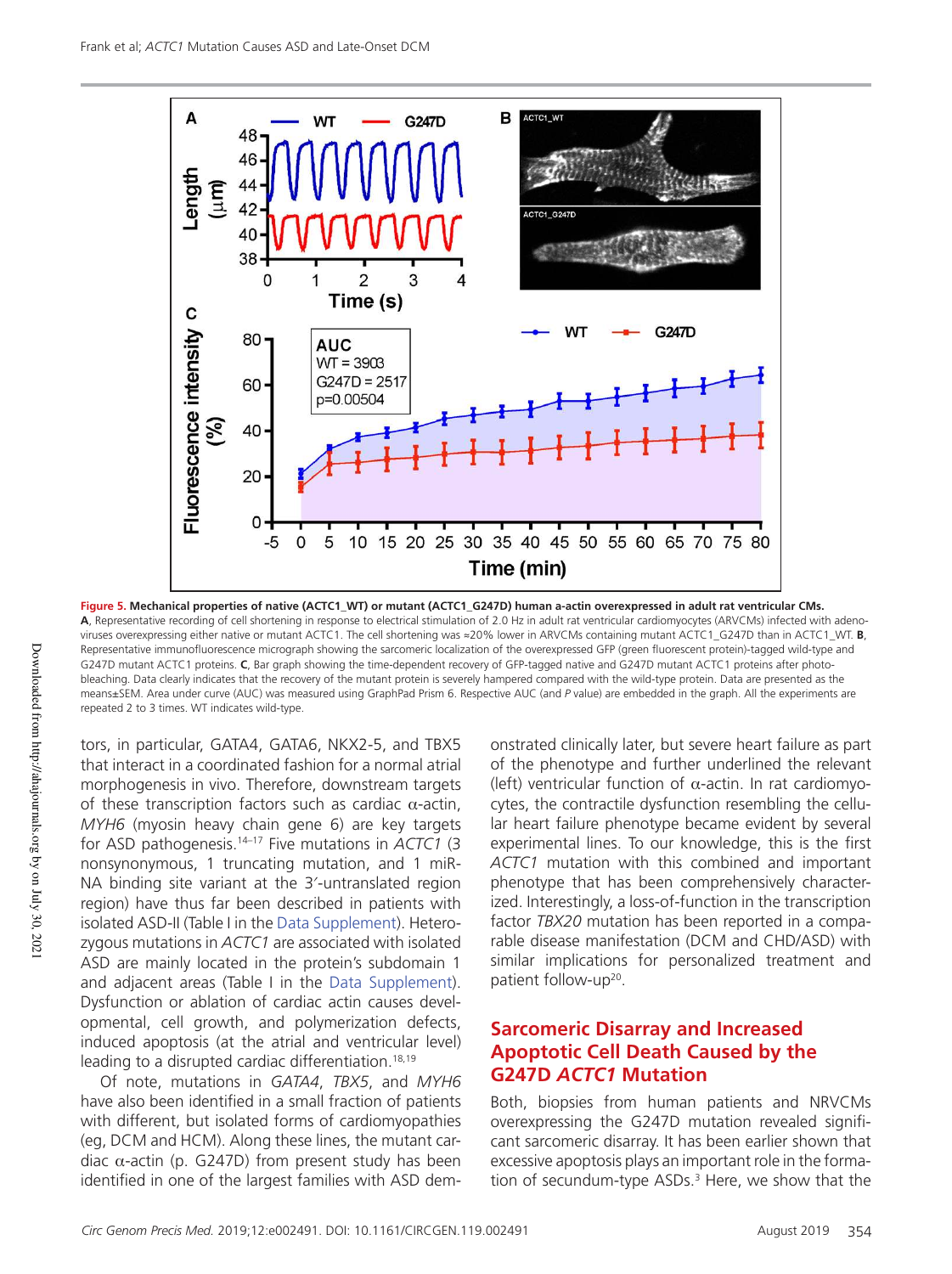overexpression of G247D mutant ACTC1 significantly enhanced apoptotic cardiomyocyte cell death. Analyses in cardiac biopsies from disease- and mutation carrying patients further confirmed the accelerated apoptosis in human due to G247D mutation. It is unclear whether apoptosis in the carrier of the mutation is triggered directly by the mutation, or whether the present DCM is a secondary effect, as apoptosis has been noted in most DCM cases (about 87%).<sup>21</sup> It becomes clear, however, that the disarray of the Z-bands is not a secondary effect of the DCM since this only occurs in the *ACTC1* mutation carriers. Also in line with these results, relevant cardiomyocyte apoptosis and disorganized sarcomeres have been described for ACTC1-deficient mice.<sup>19</sup> The finding that the ER stress-responsive Caspase 12 was not activated by the G247D mutation is consistent with the results that we could not observe any mutation-associated protein aggregates.

## **Structural and Polymerization Defects Explain the Phenotype**

It is well established to analyze the potential 3D changes in the protein by disease-causing gene mutations. Using a comprehensive approach of the combination of 4 in silico tools, we show that the changes in protein polarity caused by the mutation very likely lead to dramatic changes in protein conformation, and actin polymerization, since the mutation is directly located in the interaction site of 2 monomers (chain 1 and chain 3). Polymerization defects could be confirmed in vitro in NRVCMs, where, filamentous G247D mutant actin was significantly reduced, its rate of polymerization was also strikingly reduced. These findings are further supported by the severe sarcomeric defects, which could be detected in G247D mutation expressing NRVCM and in heart biopsy from patient carrying G247D mutation compared with the respective controls.

## **Decreased Contractility and Protein Turnover as a Hallmark of the G247D ACTC1 Gene Mutation**

Although, we could not detect alteration in actin/myosin interaction by the G247D mutation by in silico analyses, contractility of cardiomyocytes was significantly impaired. Given the polymerization defects described before, it is conceivable that these deficits influence contractility. In cardiomyocytes, actin together with myosin filaments and a large number of scaffolding proteins are organized in a regular contractile units or sarcomeres. It is well established that contracting cardiomyocytes undergo significant actin dynamics, not only involving contractility-dependent exchange of whole filaments but also turnover of actin monomers at the

ends of actin filament to ensure appropriate sarcomere length.22,23 Fluorescence recovery after photobleaching analysis, however, revealed strong actin turnover defects due to incorporation of G247D mutation in cardiac  $α$ -actin, which we believe further contributes to the contractility defects. Genetic models of perturbed actin polymerization, such as Lmod2-deficient mouse (Lmod2 promotes actin assembly), have demonstrated that compromised actin polymerization can lead to reduced contractility and left ventricular dilatation, the 2 central hallmarks of DCM.<sup>24</sup> In turn, haploinsufficiency of the actin-depolymerizing factor cofilin-2 was also associated with the development of DCM in mice.25 Thus, well-orchestrated actin filament assembly is crucial for the maintenance of cardiac contractility and left ventricular dimensions. Taken together, the G247D mutation could account for the late-onset DCM encountered in the affected patients mediated through defective actin filament polymerization.

## **CONCLUSIONS**

A novel nonsynonymous *ACTC1* mutation (p. G247D) was associated with a combined, unique phenotype of ASD-II and DCM with severe heart failure. Immunohistology from an explanted mutation carrier's heart and molecular studies revealed sarcomeric disarray, and increased apoptosis as underlying molecular mechanisms most likely due to actin polymerization and turnover defects. Thus, this study adds comprehensive mechanistic data to the pathogenesis of a cardiac  $\alpha$ -actin mutation associated with a complex, combined phenotype. From a translational perspective, our findings emphasize the need for personalized monitoring for the development of late-onset heart failure in patients with ASD (independent of ASD closure). In addition, it is tempting to speculate, whether late-onset DCM might contribute to the development of heart failure after late ASD closure.<sup>26</sup>

#### **ARTICLE INFORMATION**

Received February 18, 2019; accepted July 19, 2019. The Data Supplement is available at https://www.ahajournals.org/doi/ suppl/10.1161/CIRCGEN.119.002491.

#### **Correspondence**

Derk Frank, MD, Universitatsklinikum Schleswig-Holstein, Arnold-Heller-Str 3, Haus 6 Kiel, D-24105, Germany. Email derk.frank@uksh.de

#### **Affiliations**

Department of Internal Medicine III, Cardiology and Angiology, University Medical Center Schleswig-Holstein, Campus Kiel (D.F., A.Y.R., A. Bernt, A. Borlepawar, P.U., N.F.). Institute for Genetics of Heart Diseases (IfGH), Department of Cardiovascular Medicine (C.F., S.D., B.S., Ellen Schulze-Bahr, S.P., G.S., A.U., Eric Schulze-Bahr), Institute of Physiology II (W.A.L.), and Institute for Human Genetics (C.F), University Hospital Münster. Division of Molecular Genetic Epidemiology, German Cancer Research Center (DKFZ), Heidelberg (P.Y.). Institute of Pharmacology and Toxicology, University